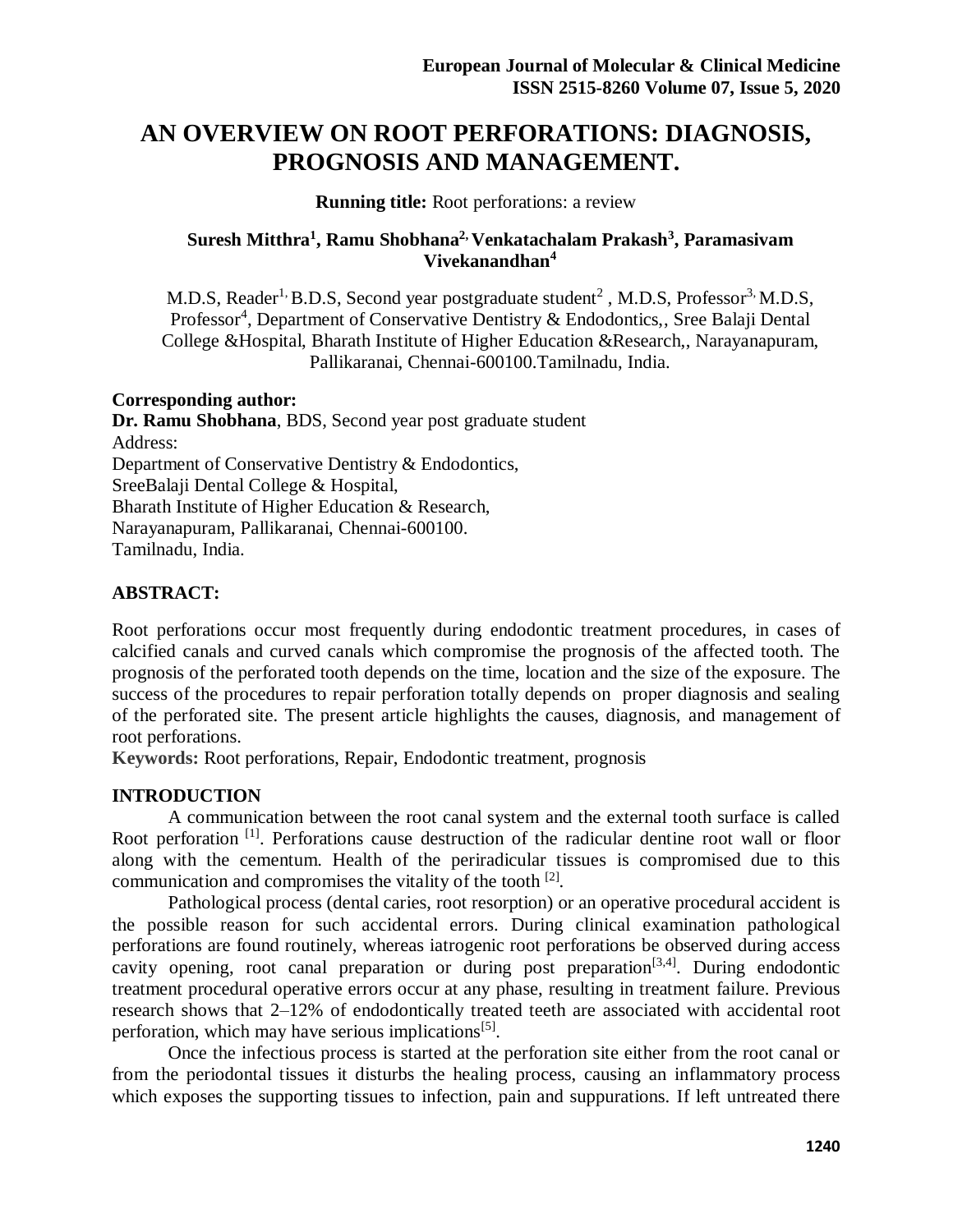will be the formation of abscess or fistulae and resoprtion in case of chronic condition. Hence, the prognosis of the treatment procedure will become questionable eventually leading to tooth extraction [6]. But with early diagnosis and proper management of the perforation, will lead to long term survival of the tooth. This review aims to discuss the various available treatment options for root canal perforations. It also highlights the diagnosis, prognosis and various materials available to seal the perforation.

## **DIAGNOSIS AND PROGNOSIS OF ROOT PERFORATION**

There are various clinical diagnostic aids to determine root perforations. The basis of diagnosing root perforation is by clinical and radiographic examination<sup>[7,8]</sup>.

If there is persistent bleeding with during coronal access or root canal preparation is a sign of perforation. A paper point inserted into the root canal soaked with blood suggests perforation. Certain incidents may be associated with excessive bleeding include systemic conditions, medications, teeth with an open apex, internal resorption and acute apical periodontitis should not be confused with root perforation<sup>[9]</sup>.

Another method for accurate diagnosis is by applying calcium hydroxide paste in the canals to detect the direction of perforation. If there is crestal perforation, precaution should be taken as it may result in extrusion of the material into the periodontal tissue spaces and produce unnecessary irritation, thus affecting the prognosis of the treatment  $[10]$ .

Radiolucency associated with a communication between the root canal walls and the periodontal space in a periapical radiograph taken in different angulations gives a hint of this accidental error. The dental operating microscope and Cone-beam computed tomography (CBCT) also aid in detecting perforations during surgical endodontics<sup>[11]</sup>. A study comparing the sensitivity and specificity of CBCT scans and digital periapical radiographs (PR) shows that both the methods show high risk of misdiagnosis of strip and root perforations<sup>[12]</sup>.

## **CLASSIFICATION OF ROOT PERFORATIONS:**

Fuss and Trope classified root perforations based on the factors affecting the outcome of treatment $^{[10]}$ :

- Fresh perforation treated as soon as possible after first observation under aseptic conditions - Good Prognosis.
- Old perforation, previous perforation not treated which is contaminated with bacteria-Questionable Prognosis.
- Small perforation (smaller than #20 endodontic instrument) trauma to the tissue is small with ease of sealing- Good Prognosis.
- Large perforation usually seen while post preparation, with high amount of trauma to the tissue and there is difficulty in providing an optimum seal, along with bacterial contamination with coronal leakage along temporary restoration- Questionable Prognosis.
- Coronal perforation seen coronal to the level of crestal bone and epithelial attachment with less trauma to adjacent tissues and easy access possible- Good Prognosis.
- Crestal perforation into the crestal bone at the level of the epithelial attachment-Questionable Prognosis.
- Apical perforation, apical to the crestal bone and the epithelial attachment- Good Prognosis

### **FACTORS AFFECTING THE PROGNOSIS OF PERFORATION REPAIR:**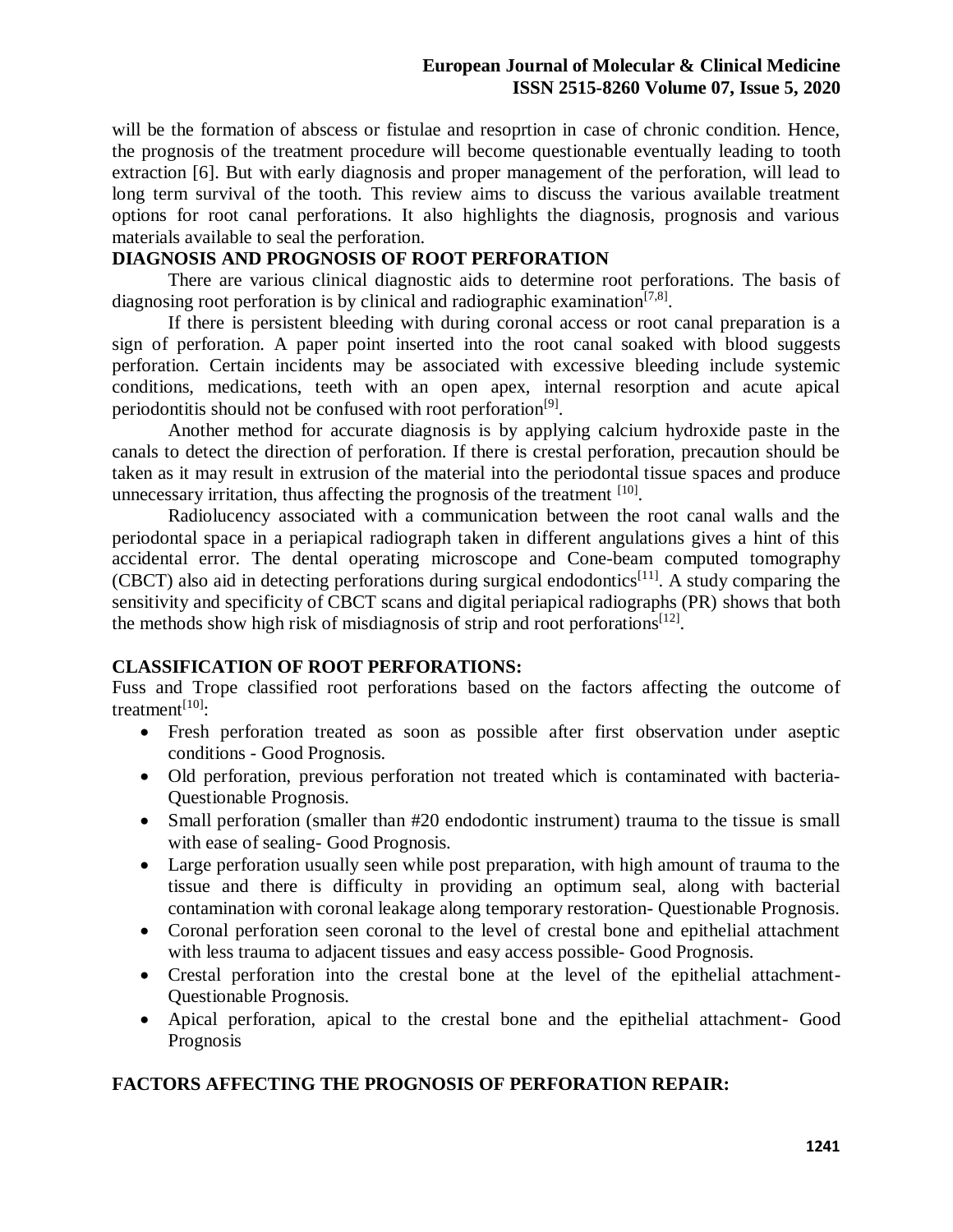#### **European Journal of Molecular & Clinical Medicine ISSN 2515-8260 Volume 07, Issue 5, 2020**

Presence or absence of bacterial contamination at the site of perforation decides the success in the management of perforation $[13]$ . It also depends on other factors like time elapsed from the perforation to the detection of the size and shape of the perforation and also its location. Healing response occurs sooner when the perforation repair is done as soon as possible. Large perforation has poor prognosis and leads to an increased amount of tissue destruction and higher chances of contamination from the oral cavity. Small perforations are easier to seal and shows faster healing<sup>[14]</sup>. A perforation close to the crestal bone and to the epithelial attachment is very crucial as there is more chances of contamination from the oral environment through the gingival sulcus. It is easier to access and repair perforations coronal to the crestal bone and the teeth may be restored without periodontal involvement. Good prognosis is observed when perforations are apical to the crestal bone and epithelial attachment; however prognosis depends upon cleaning, shaping and obturation procedures  $[13]$ . According to a study furcal areas in molars are more troublesome as there is an increased chance of periodontal involvement and tissue destruction<sup>[4]</sup>.

#### **MATERIALS USED TO REPAIR PERFORATION**

The repair material should be biocompatible as it is kept in close contact with hard tissue and the structures of periodontium. Several intracanal medicaments have been studied to treat the infected root canals. Among which Calcium hydroxide has been extensively utilized and shows promising results <sup>[15]</sup>. Nowadays, the selection of material for root perforation is focused more on the ability to demonstrate antibacterial potential for infection control of the root canal system promoting the healing by mineralized tissue deposition and sealing ability<sup>[16]</sup>.

The various materials with the potential of repairing perforation are described below:

#### **1. Mineral trioxide aggregate**

Mineral Trioxide Aggregate (MTA) was introduced in 1990 in Endodontics. It is an ideal material for perforation repair. MTA is a mineral powder that contains dicalcium silicate, tricalcium of silica aluminium and oxide along with other mineral oxides<sup>[17]</sup>. A study states that MTA provides an optimum repair of tooth perforations and enhances the prognosis of perforated teeth<sup>[18]</sup> with the ability to induce hard tissue formation [19]. MTA shows lesser bacterial leakage, biocompatibility and better adaptation to cavity walls which makes it a useful material in sealing the root and furcal perforation $[20]$ .

MTA has difficult handling, slow setting of 3-4 hours, and gets soluble when in contact with oral fluids. The two commercially available MTA are: MTA angelus and ProRoot MTA. MTA Angelus has shorter setting time compared to MTA pro-root according to manufactures.

#### **2. Calcium silicate based cements (biodentine)**

It is available in a powder liquid system. The powder contains Tri-calcium silicate, Dicalciumsilicate, Calcium carbonate and oxides such as Iron oxide, Zirconium oxide and Liquid consist of Calcium chloride, Hydro soluble polymer. It shows shorter setting time approximately 12 minutes, easy to manipulate with high alkaline pH. This makes it a biocompatible material and a favorable material for perforation repair [21].

#### **3. Endosequence**

It is a bioceramic cement with particle size less than  $2 \mu$ , which enables the material to enter in the dentinal tubules and initiates the setting reaction by interacting with the moisture and creates a mechanical bond on setting and makes it dimensionally stable. Published research on furcation repair with Endosequence, biodentine and MTA, showed that endosequence has better sealing ability compared to others [22].

## **4. Bioaggregate**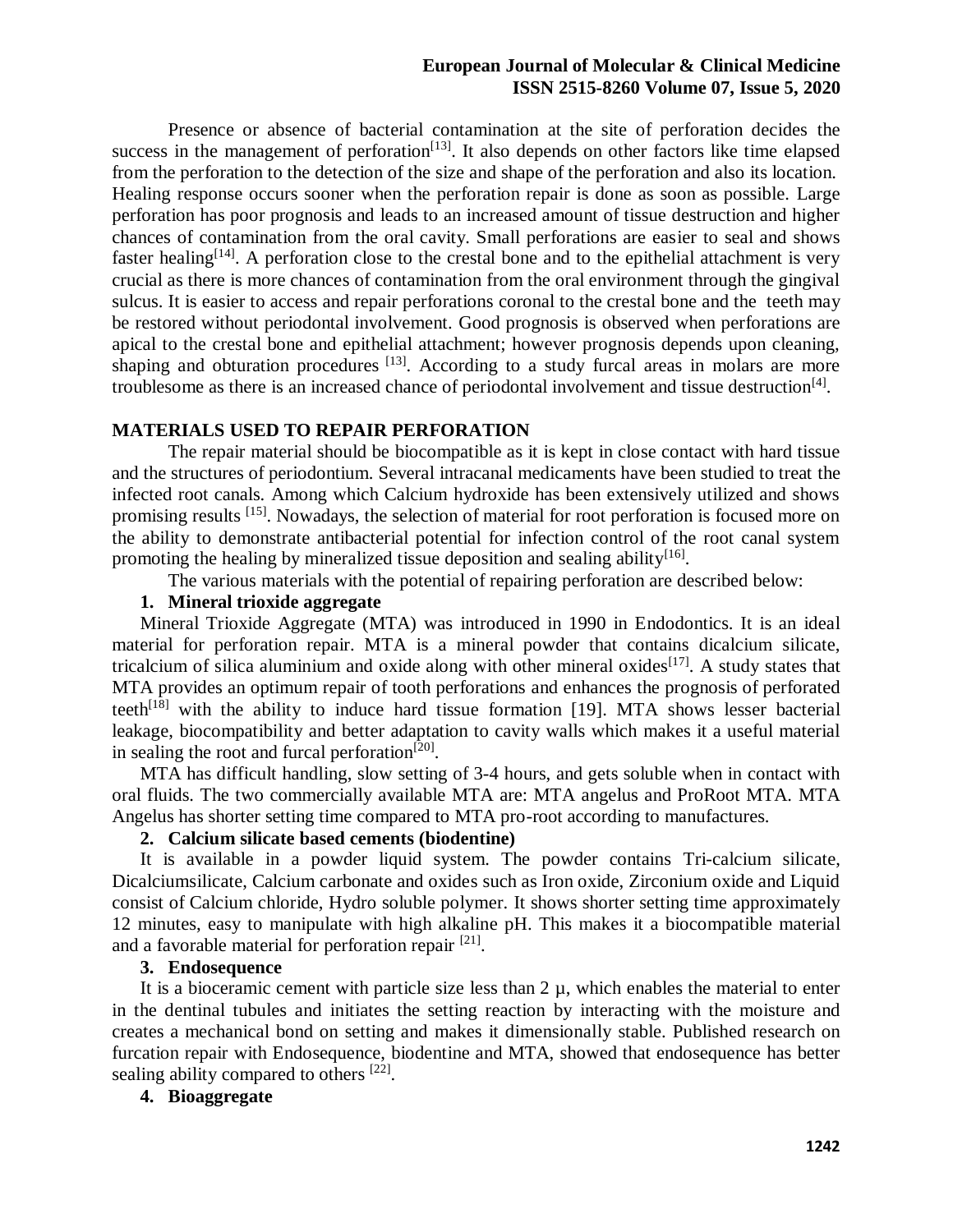It is also a bioceramic cement composed of tricalcium silicate, dicalcium silicate, calcium phosphate monobasic, amorphous silicon dioxide and tantalum pent oxide.A study suggests that bioaggreagate has the capacity to promote mineralized tissue formation and precipitation of apatite crystals that become larger which increases the immersion time suggesting it to be bioactive [23].

#### **5. Calcium enriched mixture (CEM)**

This bioactive material is a mixture of calcium oxide, calcium phosphate, calcium carbonate, calcium silicate, calcium sulphate, calcium hydroxide and calcium chloride. It forms greater amount of calcium and phosphate ions thus producing higher concentration of hydroxyapatite. A study proved that CEM has the ability to cause cementogenesis and periodontal regeneration during perforation repair  $[24]$ .

#### 6. **Repair using internal matrix**

Research observed a positive outcome in teeth with open apices using collagen sponge as a barrier prior to the apexification with MTA  $^{[25]}$ . Another in vitro study on female baboons was conducted to compare the healing at the perforation site with and without internal matrix, it was seen that there was a marked extrusion of the material when matrix was not used and also the healing was compromised throughout their experiment [26,27].

## **CONCLUSION**

During endodontic procedures root perforations should be avoided. Good prognosis of the perforation requires proper knowledge regarding the size, site, time and various materials that are used to seal the perforation**.** The operator should be skilled enough to deliver materials used for perforation in order to obtain permanent seal between the peridontium and root canal system. Hence, proper diagnosis alongwith proper treatment planning is required for adequate healing of the perforation defect.

### **REFERENCES**

- 1. American Association of Endodontists. Glossary of endodontic terms. 9th ed. Chicago: American Association of Endodontists; 2016. Maiman TH. Stimulated optical radiation in ruby. Nature. 1960 Aug;187(4736):493-4.
- 2. Duggins LD, Clay JR, Himel VT, Dean JW. A combined endodontic retrofill and periodontal guided tissue regeneration technique for the repair of molar endodontic furcation perforations: report of a case. Quintessence Int. 1994 Feb;25(2):109-14.
- 3. Nicholls E. Treatment of traumatic perforations of the pulp cavity. Oral Surg Oral Med Oral Pathol. 1962 May;15(5):603-12.
- 4. Seltzer S, Sinai I, August D. Periodontal effects of root perforations before and during endodontic procedures. J Dent Res. 1970 Mar-Apr;49(2):332-9
- 5. Farzaneh M, Abitbol S, Friedman S. Treatment outcome in endodontics: the Toronto study. Phases I and II: Orthograde retreatment. J Endod. 2004 Sep;30(9):627-33.
- 6. Gorni FG, Gagliani MM. The outcome of endodontic retreatment: a 2-yr follow-up. J Endod. 2004 Jan;30(1):1-4.
- 7. Frank AL. Resorption, perforations, and fractures. Dent Clin North Am. 1974 Apr;18(2):465-87.
- 8. Tsesis I, Fuss Z. Diagnosis and treatment of acidental root perforations. Endod Topics. 2006 Mar;13(1):95-107.